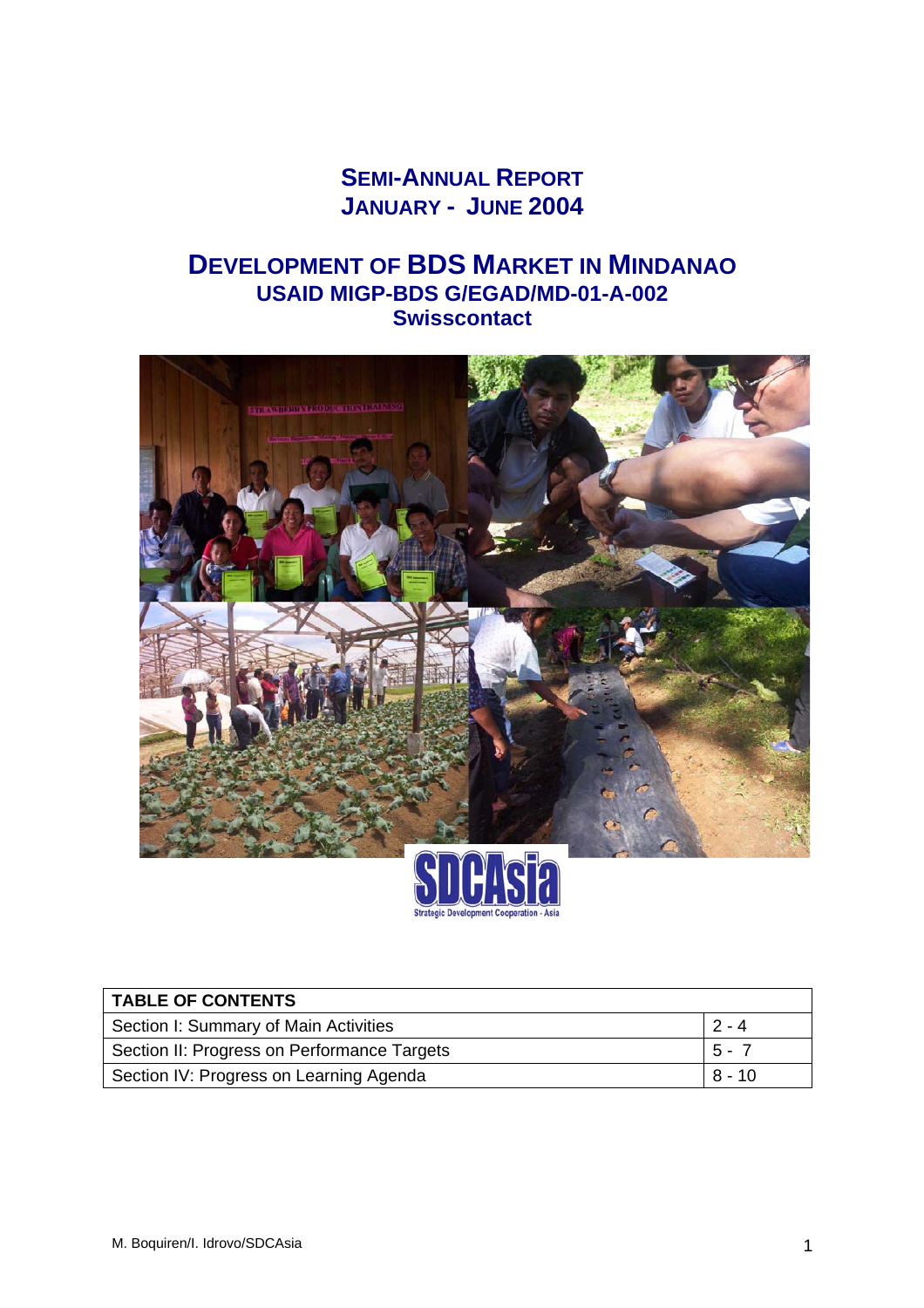# **A. MARKET RESEARCH**

- Series of market testing and sensory evaluation conducted for newly developed products/product recipes as part of BDS product development activities. These activities were conducted with the active participation of selected program supported providers so as to gradually transfer the skills/know-how to marketing intermediaries.
- Simple market research techniques taught to providers such as: use of product samples to benchmark products, visits to supermarkets to scan prices and competition, and feedback gathering from buyers.
- Updating of market, trading, and production information/data on selected fresh and processed fruits and vegetables including availability and usage of packaging materials. Many of the research activities were conducted as part of the Young Consultants Training Program. Activities commenced with mini exhibits showing the use of these information in the development of processed products and/or inputs in the development of training/BDS modules.

# **B. STRENGTHENING HORIZONTAL AND VERTICAL LINKAGES**

- Conducted one-on-one discussions with buyers and intermediaries to better understand the supply chain, trading practices, gather info on price and market trends, and discuss on how current transactions with community group suppliers can further be made mutually profitable for both parties and measures to reduce risks for both parties.
- Facilitated the formation or revitalization of fruits and vegetable vendors and producers associations/collective enterprises based on the common objective of improving income earning capacities through compliance to quality standards that they can collectively promote and sustain as a marketing proposal.
- Continuing conduct of organizational development workshops and mentoring on application of agreed systems and changes with the pursuit of bigger markets as the catalyst.
- 45 organizations engaged in collective processing were assisted in the definition of process and product quality standards through development of Basic Food Safety Program aligned to market requirements. The Basic Food Safety Program defines the technical parameters for participation in processing activities.
- Continuing campaign on collective enterprise concept primarily through dissemination of experiences with first batch of communities.
- Continuing mentoring of community level marketing intermediaries on customer satisfaction and relations (both with suppliers and buyers).
- Support to market launching, promotion and similar events, which provide opportunities for the different value chain players to interact. These events ranged from local to national events.
- Supported the collective participation of Region XI food processors to the International Food Fair. Project support was primarily on the special setting and merchandising collaterals.

# **C. BDS PRODUCT DEVELOPMENT**

• The following training modules have been developed and/or updated and are currently being used by community based trainors: a) Good Manufacturing Practices and Food Sanitation (Visayan Version); b) Banana Processing; b) Mango Processing; c) Strawberry Production; d) Strawberry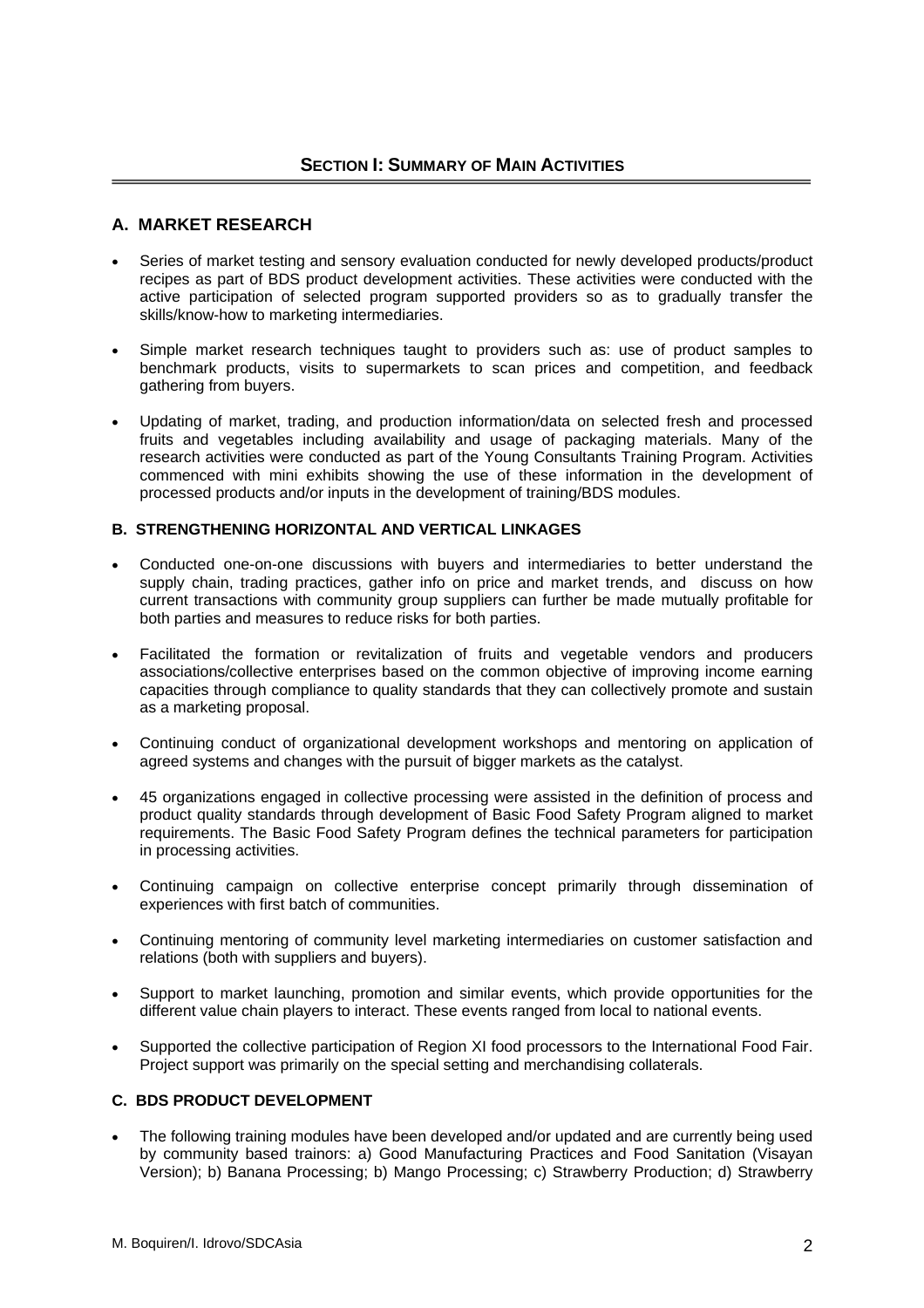Processing/Recipes; e) Mongo Processing/Recipes; f) Kaong Processing; g) Guide to Proper Post-harvest Handling and Display of Fresh Produce in the Marketplace. Recipes are jointly being improved by the project team, buyers, and community-based trainors based on market feedback and sensory evaluation results.

- Community-based trainors are further provided demand led assistance in further updating and/or customization of modules.
- Support to the publication of a book "Mango Production for Export Market". Many of the examples cited in the book were taken from the writer's/provider's experiences during the development and conduct of training for community-based trainors under this program.
- New batch of providers/collective enterprises assisted in the development and operationalization of BDS systems based on trading system and/or indigenous practices.
- For communities with operational BDS systems, regular monitoring conducted to assess its financial viability especially at the level of community-based intermediary – providers (e.g,, effect of PhP 1.00 paid by community central buyer to barangay buying stations as payment for quality control and storage services).

### **D. CAPABILITY/CAPACITY BUILD-UP TO DELIVER/DEVELOP BDS**

- A series of Good Manufacturing Trainors' Training participated by potential trainors from community-based organizations and government extension officers were conducted in new areas in Regions X, XI, and CARAGA. Project also made use of the workshops to introduce the community groups and the government to the idea of collective enterprises and working with private sector providers. The providers' group in Davao City conducted an orientation on their services. Product critiquing sessions were also conducted with the community-based trainors in order to provide them with directions for their product development activities. Specific outputs of the workshops included the following: a) Basic Food Safety Program; and b) Action Plan for the implementation of GMP and other necessary services in respective communities.
- Close coordination and active participation of the Bureau of Food and Drugs in almost all training and workshops conducted by the program. This is in response to the fact that only 20% of enterprises in Mindanao have BFAD permits and almost all community groups are not able to pass the BFAD requirements.
- Continuing mentoring to community-based providers in the delivery of various services. Ongoing development of module on pedagogical training for community trainors.
- A Trainer's Training was conducted for 1 municipality on the Best Practices in Agricultural Fruit Production. 15 community based trainors were identified. This training was conducted to ensure that new varieties are introduced to increase volume of production such that in turn inputs for fruit processing will be stable.
- Continuing support to a providers' group in building up their capability to provide product and market development services. Parallel to this, the group is also being assisted development of the framework and mechanisms through which the following services can be effectively carried out under their structure: a) Establishment of pool of food technology experts and other specialized providers and the promotion/marketing of their services; and b) Delivery of support services including skills and knowledge upgrading to community-based providers/trainors especially after the program ends.
- First batch of 28 young consultants from 3 participating schools have completed their training and apprenticeship. Continuing support is provided in developing capabilities of selected young consultants and in the promotion of their services to the micro and small enterprises. Schools also realized the gap in the curriculum vis-à-vis market requirements.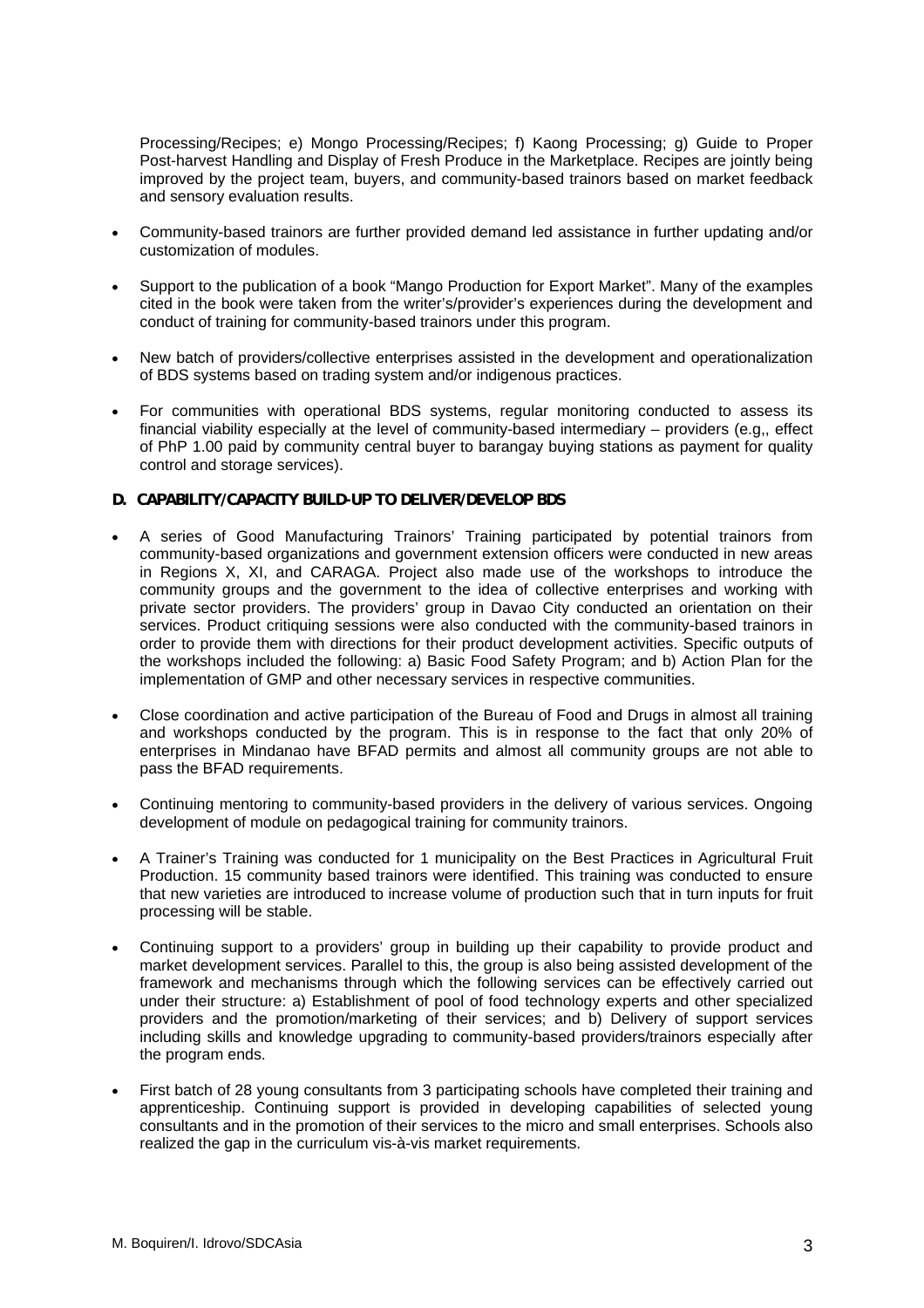# **E. BDS DEMAND STIMULATION**

- Common service cum training facilities for mango and kaong processing were formally launched • and opened to all existing and potential processors in the area. Launching activities included mini technology demonstrations as well as testimonies from users of the facilities. Likewise, these launching events also provided opportunities for interactions between government agencies, local government units, and the micro household processors.
- Tri-media promotion of BDS activities particularly those related to market vendors,which is • strongly supported by the various media organizations (private and public) in areas of operations.
- Series of BDS orientation fora conducted for various communities and target groups. Main theme • of campaign is gainful participation in collective enterprise endeavors via BDS acquisition and application.

# **. ENABLING ENVIRONMENT/GOVERNANCE F**

- Panabo Market Quality Policy Committee organized and operational. The Committee is composed of representatives from the following: LGU (represented by Mayor), vendors associations and cooperatives, and civic groups. Committee's main tasks include planning and coordination of Market Place Quality Labeling system activities as well as provision of the institutional and regulatory framework for the implementation of the system.
- Unlike before where Kaong suppliers were not considered as part of the food processing industry associations, the program facilitated the inclusion and/or representation of semi-processors in different meso and macro level committees and provincial level associations.
- Regular coordination is, being conducted with local government units particularly BFAD to ensure the alignment of BDS products with regulatory requirements/food safety requirements. Through program organized events, government agencies are provided opportunities to share and explain to the communities and enterprises the various regulatory requirements and assistance programs. These forums also provide the government agencies insights on program approaches and results, which hopefully would translate to official recognition of the development efforts being undertaken by the poor/communities as well as better and equitable delivery of public goods (e.g., potable water, farm to market roads, etc) to communities. Through dissemination of program results, BDS market development and program approaches are gradually being accepted and embraced by various players and stakeholders.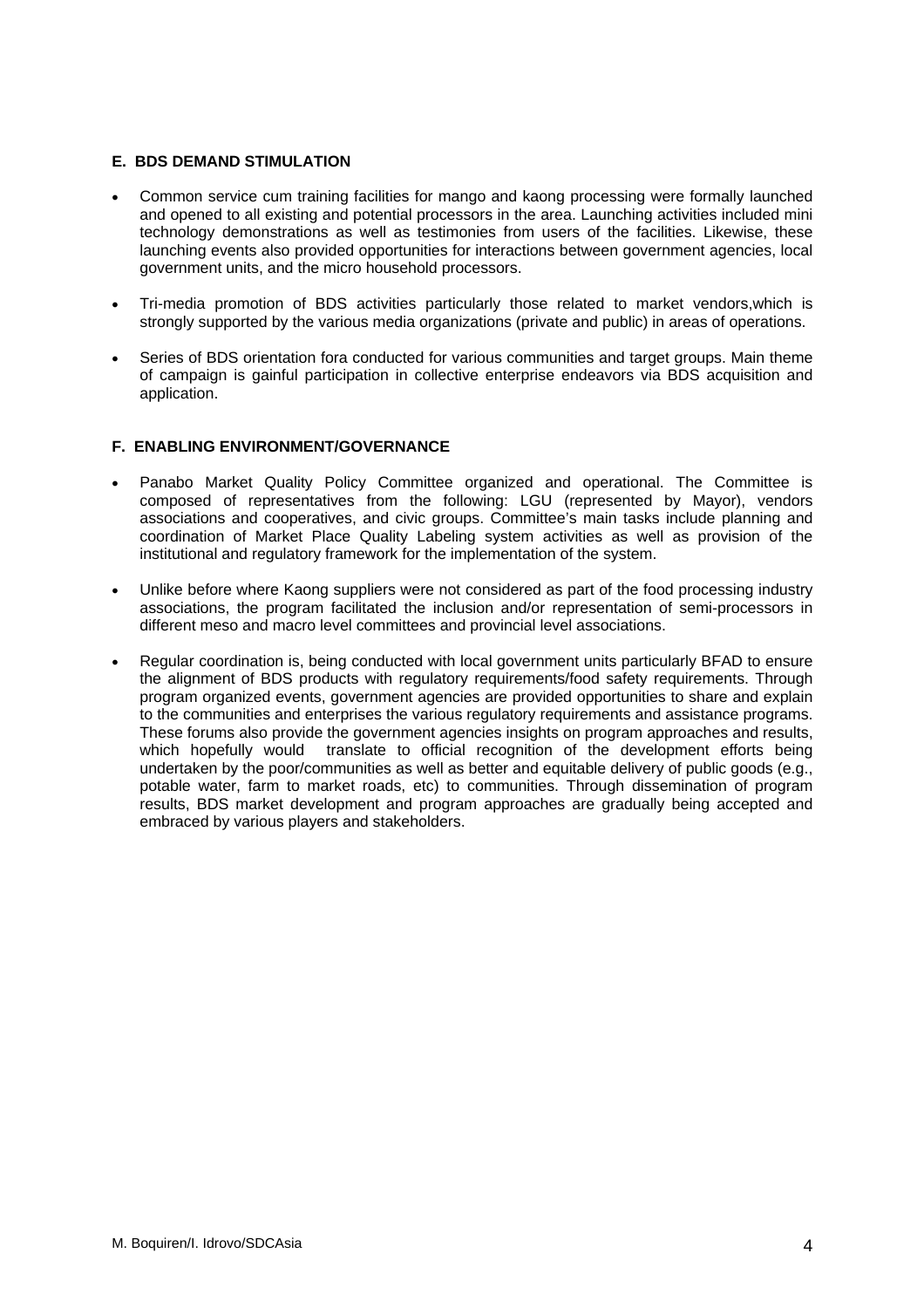# **SECTION II: PROGRESS ON PERFORMANCE TARGETS**

| ASSESSING THE MARKET FOR GOODS AND SERVICES (FINAL SALES) |                                                                      |                       |                       |
|-----------------------------------------------------------|----------------------------------------------------------------------|-----------------------|-----------------------|
|                                                           | <b>INDICATORS</b><br><b>JAN – JUNE 2004</b><br><b>JUL - DEC 2003</b> |                       |                       |
| <b>MARKET LEVEL</b>                                       |                                                                      |                       |                       |
|                                                           | Annual Value of Sales (US\$)                                         | No updated statistics | No updated statistics |
| <b>PROGRAM LEVEL</b>                                      |                                                                      |                       |                       |
| 2.                                                        | Annual Value of Sales (US\$)                                         | No updated statistics | No updated statistics |

| <b>ASSESSING THE DEVELOPMENT OF BDS MARKET</b> |                                                                             |                  |                         |  |
|------------------------------------------------|-----------------------------------------------------------------------------|------------------|-------------------------|--|
|                                                | <b>INDICATORS</b><br><b>JUL - DEC 2003</b><br><b>JAN - JUNE 2004</b>        |                  |                         |  |
|                                                | <b>MARKET LEVEL</b>                                                         |                  |                         |  |
| 3.                                             | <b>Total No. of Providers by Service</b>                                    |                  |                         |  |
| a.                                             | <b>Common Service cum Training Facilities</b>                               | 4                | 8                       |  |
| b.                                             | <b>Big Brother/Subcontracting (Community Ent)</b>                           | 12               | 24                      |  |
| c.                                             | <b>Production and Quality Control Processes</b>                             | 20               | 60                      |  |
| d.                                             | <b>Good Manufacturing Practices</b>                                         | 50               | 163                     |  |
| е.                                             | Merchandising/Distribution Services<br>(community/micro products)           | 5                | 9                       |  |
| f.                                             | <b>Good Agricultural Practices</b>                                          | 36               | 50                      |  |
| g.                                             | <b>Packaging Materials</b>                                                  | 5                | 6                       |  |
| h.                                             | Clean and Green Marketing Practices for<br>Vendors                          | 3                | 3                       |  |
| i.                                             | <b>Collective Enterprise Development</b>                                    | 4                | 4                       |  |
|                                                | <b>PROGRAM LEVEL</b>                                                        |                  |                         |  |
| 4.                                             | <b>Total No. of Providers Participating in</b><br><b>Program by Service</b> | 70               | 204                     |  |
| a.                                             | <b>Common Service cum Training Facilities</b>                               | $\overline{2}$   | 4                       |  |
| b.                                             | <b>Big Brother/Subcontracting</b>                                           | 5                | 13                      |  |
| c.                                             | <b>Production and Quality Control Processes</b>                             | 16               | 55                      |  |
| d.                                             | <b>Good Manufacturing Practices</b>                                         | 45               | 158                     |  |
| е.                                             | Merchandising/Distribution Services                                         | 3                | $\overline{\mathbf{4}}$ |  |
| f.                                             | <b>Good Agricultural Practices</b>                                          | 31               | 43                      |  |
| g.                                             | <b>Packaging Materials</b>                                                  | $\overline{2}$   | $\overline{2}$          |  |
| h.                                             | <b>Clean and Green Marketing Practices</b>                                  | $\overline{2}$   | $\overline{2}$          |  |
| i.                                             | <b>Collective Enterprise Development</b>                                    | 1                | 1                       |  |
| 5.                                             | <b>Total No. of Firms Acquiring BDS from</b><br>program supported providers | 726              | 2124                    |  |
| a.                                             | <b>Common Service cum Training Facilities</b>                               | 83               | 123                     |  |
| b.                                             | <b>Big Brother/Subcontracting</b>                                           | 396              | 533                     |  |
| c.                                             | Production and Quality Control Processes                                    | 444              | 295                     |  |
| d.                                             | <b>Good Manufacturing Practices</b>                                         | 261              | 1271                    |  |
| е.                                             | Merchandising/Distribution Services                                         | 2 collective ent | 6 collective ent.       |  |
| f.                                             | <b>Packaging Materials</b>                                                  | 6                | 4 collective ent.       |  |
| g.                                             | <b>Clean and Green Marketing Practices</b>                                  | 0                | $\boldsymbol{0}$        |  |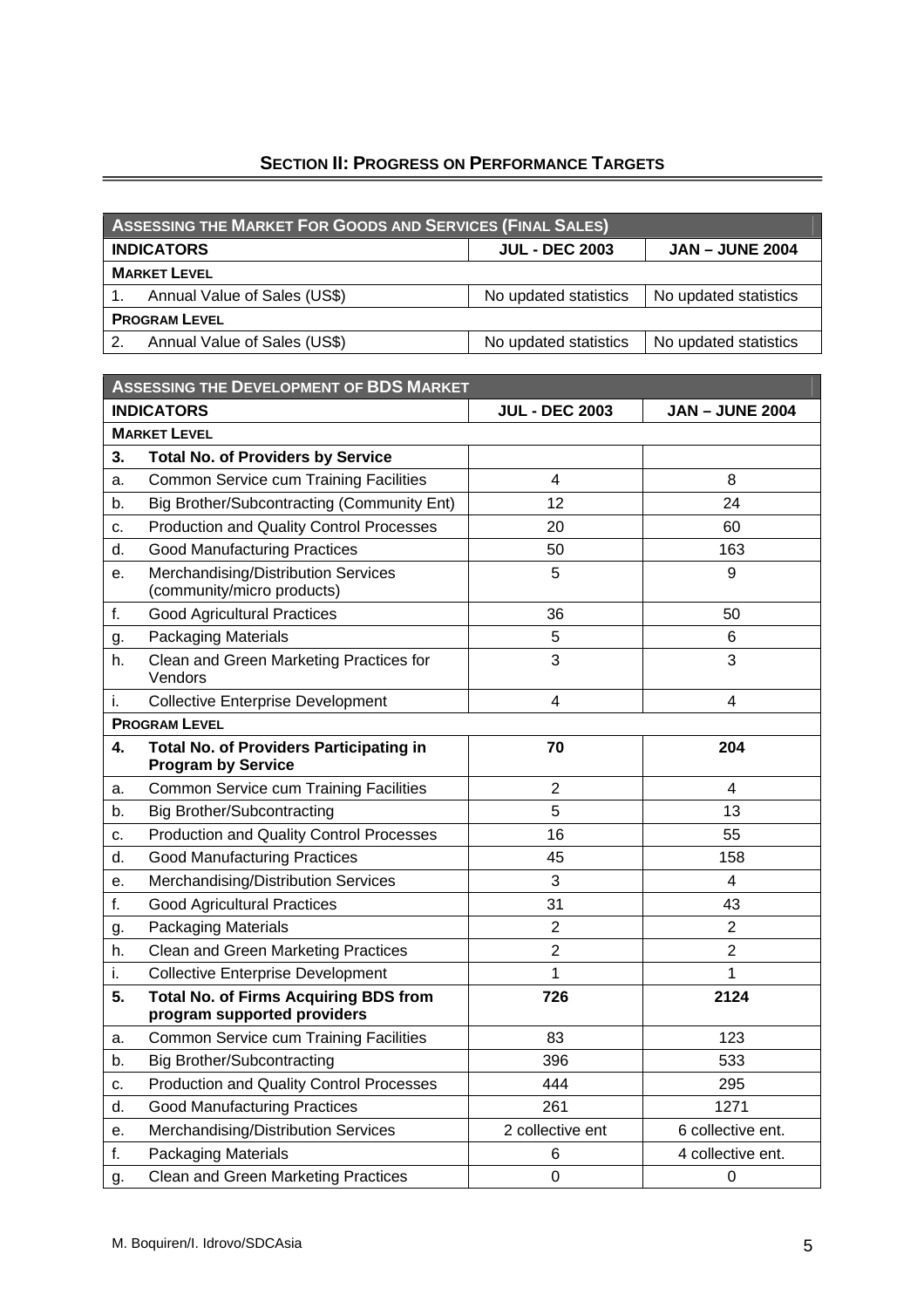| ASSESSING THE DEVELOPMENT OF BDS MARKET |                                                                                           |                 |                   |
|-----------------------------------------|-------------------------------------------------------------------------------------------|-----------------|-------------------|
| h.                                      | <b>Collective Enterprise Development</b>                                                  | 3 groups        | 5 groups          |
| 6.                                      | Number of micro enterprises acquiring<br>BDS from program supported providers             | 726             | 2124              |
| 7.                                      | Micro enterprises as % of total firms                                                     | 100%            | 100%              |
| 8.                                      | No. of woman-owned micro enterprises<br>acquiring BDS from program supported<br>providers | 337             | 1105              |
| a.                                      | <b>Common Service cum Training Facilities</b>                                             | 21              | 56                |
| b.                                      | Big Brother/Subcontracting                                                                | 133             | 258               |
| c.                                      | <b>Production and Quality Control Processes</b>                                           | 201             | 164               |
| d.                                      | <b>Good Manufacturing Practices</b>                                                       | 98              | 730               |
| е.                                      | Merchandising/Distribution Services                                                       | Collective ent. | 6 collective ent. |
| f.                                      | <b>Packaging Materials</b>                                                                | 4               | 4 collective ent. |
| g.                                      | <b>Clean and Green Marketing Practices</b>                                                | 0               | 0                 |
| h.                                      | <b>Collective Enterprise Development</b>                                                  | 136             | 5 groups          |
| 9.                                      | Woman-owned enterprises as % of total<br>microenterprises                                 | 46%             | 52%               |

| ASSESSING THE FACILITATOR'S COST-EFFECTIVENESS                       |                                                           |        |        |
|----------------------------------------------------------------------|-----------------------------------------------------------|--------|--------|
| <b>INDICATORS</b><br><b>JAN – JUNE 2004</b><br><b>JUL – DEC 2003</b> |                                                           |        |        |
| 10.                                                                  | Total Program Cost, in US\$                               | 68.439 | 96.137 |
| 11.1                                                                 | Total Program Cost per Microenterprise<br>served, in US\$ | 94     | 45     |

| ASSESSING THE BDS PROVIDER |                                     |                              |                                 |
|----------------------------|-------------------------------------|------------------------------|---------------------------------|
|                            | <b>INDICATORS</b>                   | <b>JUL – DEC 2003</b>        | <b>JAN – JUNE 2004</b>          |
| 12.                        | <b>BDS Providers' Profitability</b> | Average of 13% net<br>income | Average of 10% of net<br>income |

| <b>ASSESSING THE IMPACT ON THE MICRO ENTERPRISE CLIENT</b> |                                                                        |                                                                                                                   |                                                                                                                                                                          |
|------------------------------------------------------------|------------------------------------------------------------------------|-------------------------------------------------------------------------------------------------------------------|--------------------------------------------------------------------------------------------------------------------------------------------------------------------------|
|                                                            | <b>INDICATORS</b>                                                      | <b>JUL - DEC 2003</b>                                                                                             | <b>JAN - JUNE 2004</b>                                                                                                                                                   |
| 13.                                                        | Annual value of sales by micro enterprises<br>participating in program | 421,340                                                                                                           | 932,576                                                                                                                                                                  |
| 14.                                                        | Micro enterprise client satisfaction                                   | See notes below                                                                                                   | Jan - June months usually<br>no sales; for the first time,<br>communities were able to<br>generate sales although it<br>was slightly lower than the<br>previous semester |
| a.                                                         | Common Service cum Training Facilities                                 | 100% repeat clients<br>About 50% of new<br>clients referred by old<br>users                                       | 100% repeat clients<br>New users: referral<br>and info campaign                                                                                                          |
| b.                                                         | <b>Big Brother/Subcontracting System</b>                               | 100% repeat clients<br>Majority of new<br>entrants were those<br>who attended the<br>various training<br>sessions | 100% repeat clients<br>Participants of training<br>sessions                                                                                                              |
| c.                                                         | <b>Basic Production Processes/GMP</b>                                  | About 50% of                                                                                                      | Referral                                                                                                                                                                 |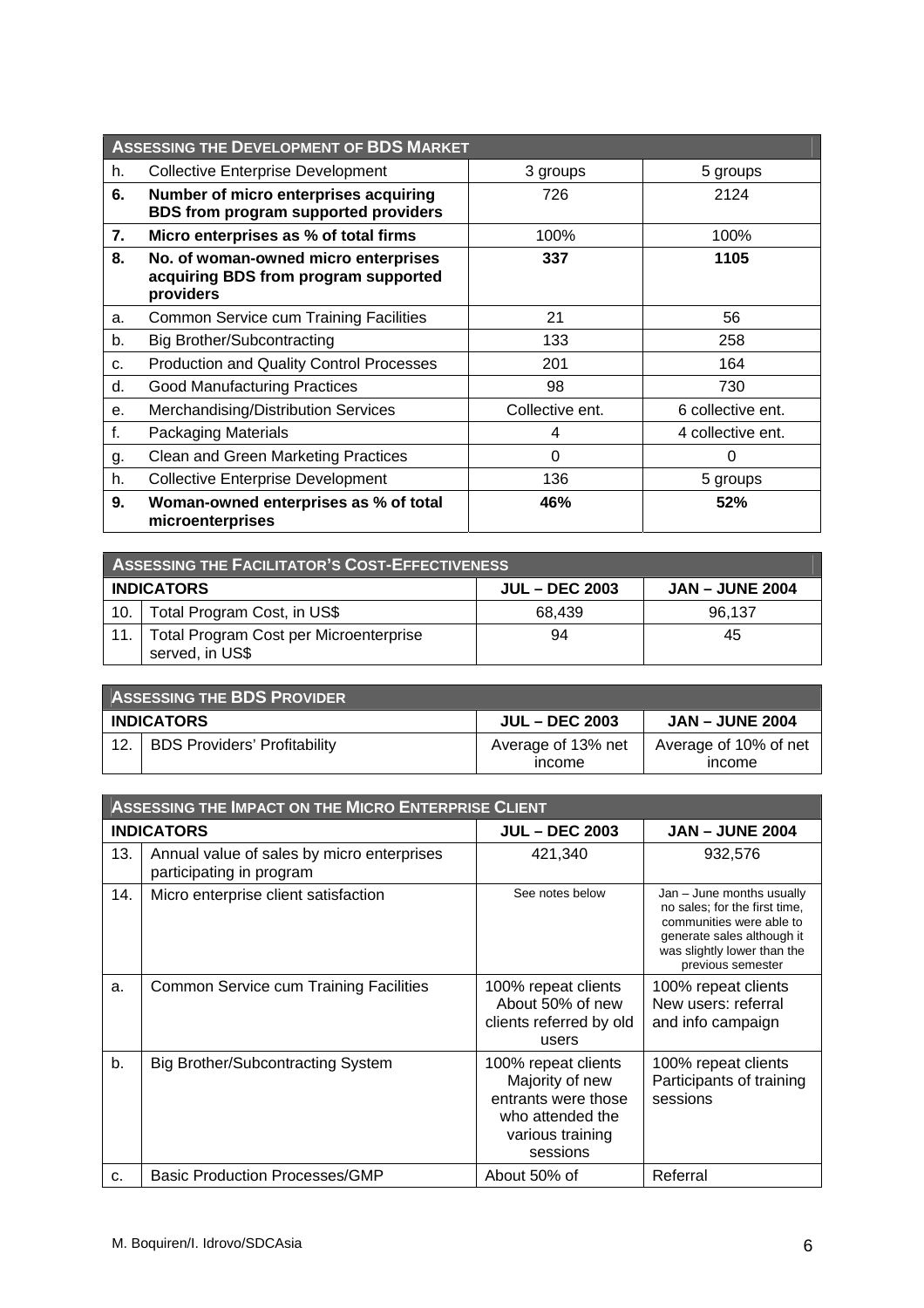| ASSESSING THE IMPACT ON THE MICRO ENTERPRISE CLIENT |                                                                                 |       |  |
|-----------------------------------------------------|---------------------------------------------------------------------------------|-------|--|
|                                                     | participants referred<br>by those who have<br>attended the training<br>sessions | Peers |  |

| <b>OTHER INDICATORS</b> |                                                            |                       |                        |
|-------------------------|------------------------------------------------------------|-----------------------|------------------------|
|                         | <b>INDICATORS</b>                                          | <b>JUL – DEC 2003</b> | <b>JAN – JUNE 2004</b> |
| 15                      | Exchange rate used to calculate US\$ figures               | US\$ 1: PhP 55        | US\$ 1: PhP 56         |
| 16                      | Estimated % of micro with poverty loans from<br>any source | 80%                   | 80%                    |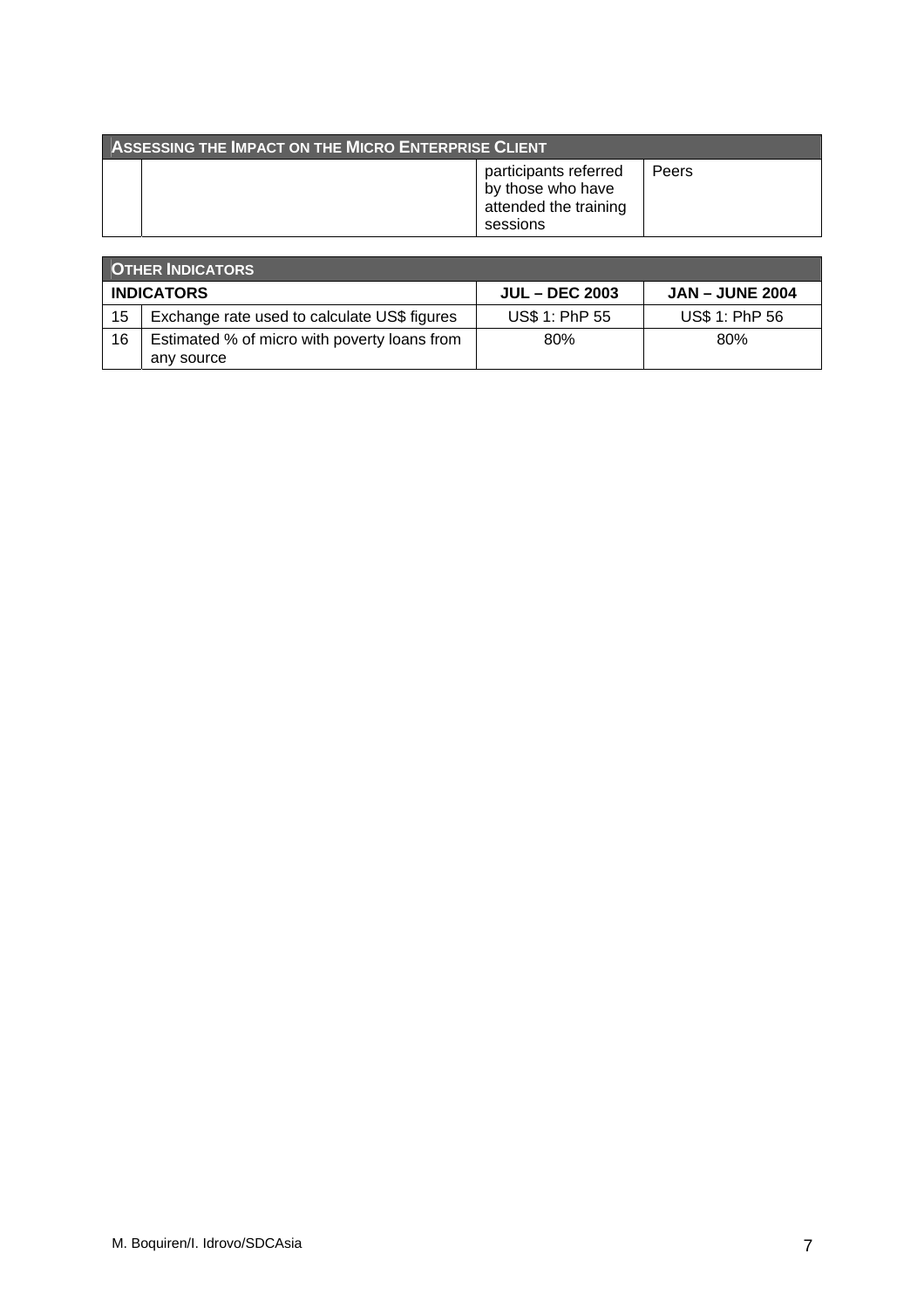## **. Strategies for Integrating Poor into the Mainstream Market A**

- With the communities becoming known for good quality products, buyers as far as Manila/Luzon • have started coming in to the Davao (Mindanao) communities. These competitive forces lead traders to offer better terms and conditions to semi-processors as well as upgrade their roles and functions which, in one way or another, help in improving the efficiency of the supply chain. For example, in the past, prices of semi-processed kaong during the months of January to June are usually at its lowest (reaching as low as PhP 4.00). To date, lowest price level was at PhP 11.00. Likewise, in the past, semi-processors do not usually get any orders from the months of January to May since they catered mainly to the local market. With the entry of buyers with export and national markets, production and trading activities have been sustained even during the supposedly lean months.
- The entry of more buyers provided the communities more choices, and hence, more power in the • market. This brings us to a new situation where we have to 'teach' the community intermediaries on how to use this 'power' in a positive way --- in creating win-win long term transactions, ethical trading relationships, customer loyalty and retention.
- Investment in regular market survey and market research is essential for sustainable market • strategy. As such, program activities include skills transfer and enhancement of the capability of value chain based providers on how and where to gather market feedback and info (e.g., from their buyers, groceries, etc) as well as interpret and judiciously use market information in growing their businesses.

Currently, market research involves the regular assessment and monitoring to ensure that the target groups are reaching the markets and addressing its requirements, via the use of the developed/existing BDS. Likewise, program also conducts one-on-one meeting with buyers and other downstream players to validate and gather additional info on market and buying trends, which are then fed back to the BDS product development activities. Parallel to this, snapshot market researches and surveys are conducted to identify potential niches and possible entry points where communities can be competitive and matching these with supply of BDS.

- In communities where BDS system is operational and basic market requirements are met, the linkages are induced by market forces and are more spontaneous. The responsibilities lie with the two parties rather than with the program. Program activities in this aspect are focused on: a) identification and analysis of gaps and constraints of current marketing through one-on-one meetings and discussions with both buyers and suppliers; b) provision of recommendations to strengthen linkages and address gaps; and c) market development support.
- A base activity in all areas and product categories is the definition of standards and parameters for participation in the collective enterprise at the community level. This is done jointly by the project team and the community stakeholders. Supplier performance then has to be measured. When deficient, suppliers are negatively sanctioned. In the past, communities reward good quality with premium prices but this has altogether been scrapped and, instead, has been made a minimum requirement. The program continues to use the traditional 'trading governance structure' at the community level for the dissemination and promotion of compliance of standards.
- Experience also indicates the value addition of advocating the inclusion of representatives of semi-processor communities in provincial level food processors associations. Aside from selfesteem, they are able to have a more active participation and a clearer grasp of the dynamics in the mainstream market as well as government's policy thrusts.
- The program has organized a diverse group of highly experienced entrepreneurs in the field of food processing and marketing to be distributor of community-based products. Also, this network provides a range of support services to community-based marketing intermediaries.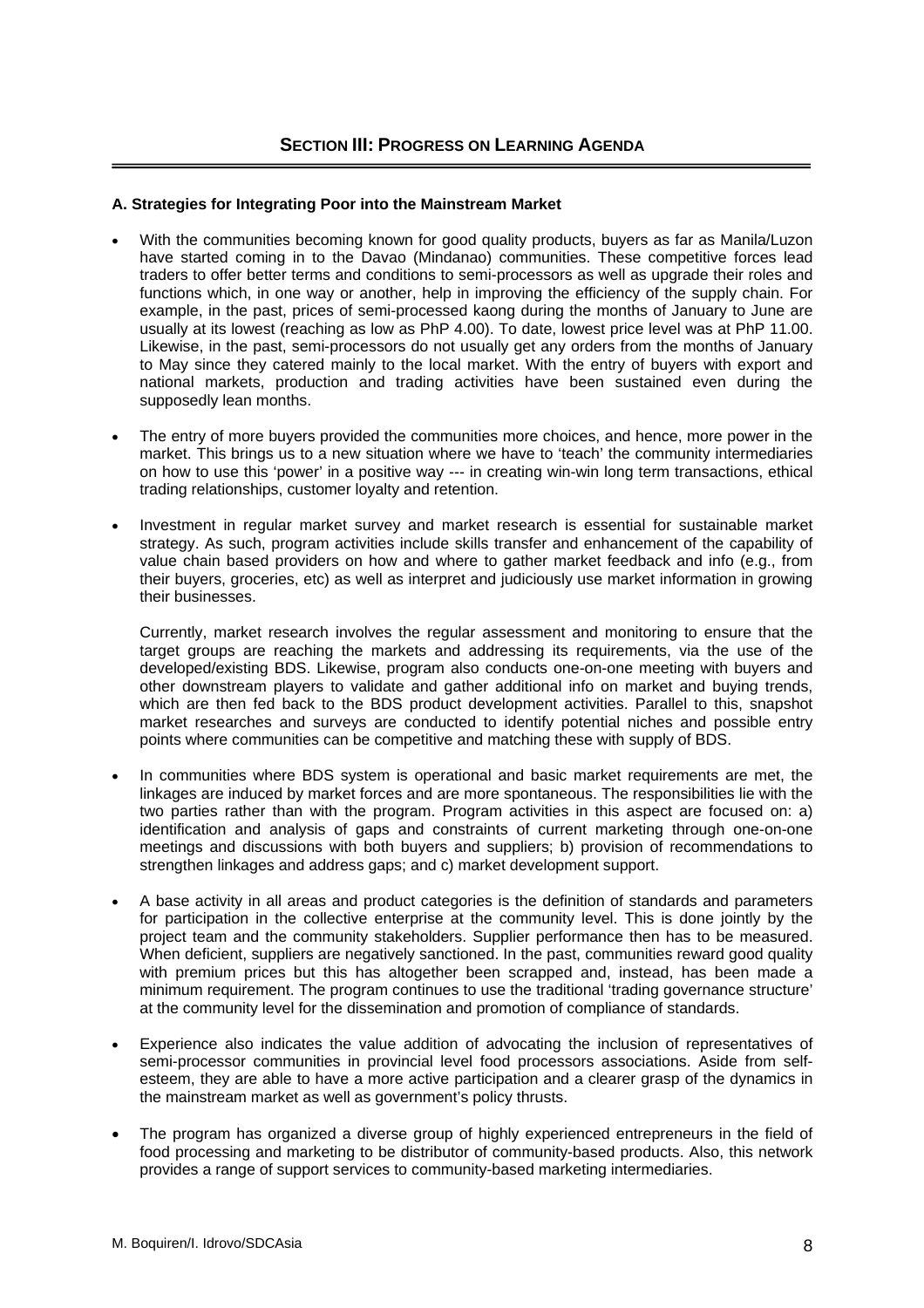The program is also giving equal attention to the further development and enhancement of the distribution aspects of the fresh fruits and vegetable subsector through the enhancement of the public market and the vendors via implementation of a BDS system involving public-private sector partnership. The public market offers traders and farmers something they cannot create by themselves: viable locations in which to sell their products or services, coupled with shared marketing and promotional programs that attract customers to the totality of the market experience, not just to an individual business. Furthermore, public markets integrate start-up businesses with experienced vendors, producing a setting for the natural transfer of skills and experiences among businesses. Likewise, a well-functioning public market can help legitimize street vending by offering vendors a legal, safe, and supportive environment for business. In this way, public markets can be crucial stepping stones toward entry into the economic mainstream. Implementation of the BDS system for Market Place Differentiation has started during the first semester in one city in Southern Mindanao.

## **B. Strategies for Reaching Downmarkets**

- In addition to strengthening of horizontal linkages/group formation, the project continues to use the strategy of recognizing the local 'learning and information dissemination' practices and trading system as cornerstones or entry/starting points for facilitating the development and delivery of • wide range of business development services to the micro processors.
- play an important role in the concept of livelihood development. To the extent possible, services and systems are geared towards revitalization/strengthening of indigenous knowledge systems Since 70% to 80% of the target groups are composed of indigenous people, culture and tradition and practices. Likewise, service contents consist of a blend of traditional knowledge and modern technology.
- communities, it is, oftentimes, important to demonstrate the financial viability of the service using a select group of enterprises (or the core group of community-based trainors). For the strawberry Resource-poor enterprises are very risk adverse. As such, before services are launched in the community, for instance, where services start with seedling varieties, an on-farm demonstration and gradual process of introduction were necessary. It is not realistic to expect micro enterprises (especially indigenous peoples) to take up new or enhanced methods and processes (whether embedded or direct fee or in a barter system) unless they have been thoroughly convinced that the risk factors with which they have had to struggle have been properly assessed and locally proven (in terms of improved incomes).

# **C.** Strategies for Developing Embedded Services

- In promoting embedded services, the BDS development and delivery via business linkages was and continue to be presented in the context of improvement of the whole business operations (e.g., better quality semi-processed kaong translates to less re-processing and sorting activities • and, consequently savings; better quality semi-processed means improved quality final products and, consequently, premium prices).
- We also promoted the linkage of the services to marketing/market access, where costs of many of enterprises rather than up-front fees. In this aspect, it is important that the schemes are well the services are covered from mark-ups, which are more acceptable and affordable to the understood by all the participants. In many cases, schemes are developed in a participatory manner.
- In the kaong communities, quality control services of the barangay buying stations are now being paid by the central buying agent at PhP 1.00 per kilo.
- and coaching but we are currently developing the formal training module); c) assistance in making their work sites GMP compliant where household semi-processors can also work. Likewise, they • The program provides the following support to these value-chain based providers (also micro enterprises): a) technical training; b) pedagogical training (done more informally through feedback